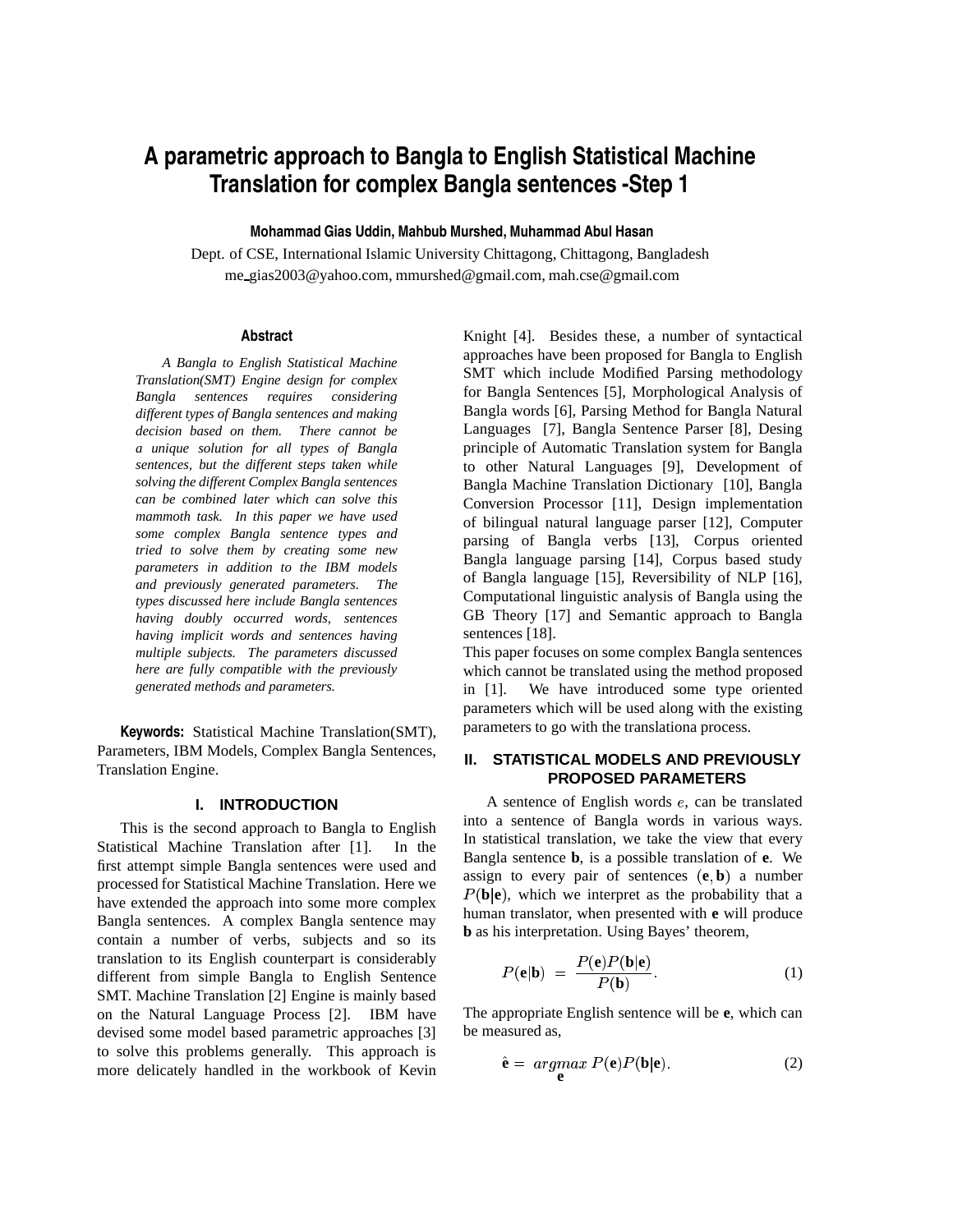For any Bangla to English translation there are different alignments and training involves collecting fractional counts [4] that are weighted by  $P(a|\mathbf{b}, \mathbf{e})$ ,

$$
P(a|\mathbf{e}, \mathbf{b}) = \frac{P(a, \mathbf{b}|\mathbf{e})}{P(\mathbf{b}|\mathbf{e})} = \frac{P(a, \mathbf{b}|\mathbf{e})}{\sum_{a} P(a, \mathbf{b}|\mathbf{e})}.
$$
 (3)

According to IBM Model 1,

$$
P(a, \mathbf{b}|\mathbf{e}) = \frac{\epsilon}{(l+1)^m} \prod_{j=1}^m t(b_j|e_{a_j}). \tag{4}
$$

 e  $(b|e)$  = translation probability of occurrence of b given

 $l =$  length of English sentence in words

 $m =$  length of Bangla sentences in words

 $a_j = jth$  word of an alignment

Neglecting spurious word generation, the probability for each alignment will be,

$$
P(\mathbf{b}|\mathbf{e}) = \frac{\epsilon}{(l+1)^m} \sum_{a_1=1}^l \dots \sum_{a_m=1}^l \prod_{j=1}^m t(b_j|e_{a_j}).
$$
 (5)  $\frac{R}{p_i}$ 

According to Model 2, the reverse distortion parameter  $r$  which gives the probability of positioning of an English word given position of Bangla word,

$$
r(a_j|j,l,m) = P(a_j|a_1^{j-1}, b_1^{j-1}, l, m). \tag{6}
$$

 $a =$  particular English alignment for a given Bangla sentence which satisfy the constraints,

$$
\sum_{i=1}^{l} r(i|j, l, m) = 1.
$$
 (7)

for each triple j, l and m.

The (5) will be handled as,

$$
P(\mathbf{b}|\mathbf{e}) = \epsilon \sum_{a_1=1}^{l} \cdots \sum_{a_m=1}^{l} \text{Revers} \text{ paramo} \text{ of } \text{Eng} \text{ at } \text{ and } \text{ for } \text{ Eng} \text{ is used} \text{ is used} \text{ for } \text{Reg} \text{ is used}.
$$

IBM Model 3 introduces two new parameters Fertility Probability( $n$ ) and Distortion Probability( $d$ ) measured as,  $(\phi_i | e_i)$  = Probability of any word  $e_i$  will have  $\phi_i$  with

\* Bangla words in translation.

$$
d(b_{a_i}|i, l, m) = P(b_{a_i}|b_{a_1}^{i-1}, e_1^{j-1}, l, m). \tag{9}
$$

 **particular Bangla sentence alignment for a** given English sentence.

IBM Model 3 treats the spurious English words as being generated from  $0th$  position. We will not consider the  $0th$  position here, hence the modified Model 3 equation is,

$$
P(a, \mathbf{b}|\mathbf{e}) = \prod_{i=1}^{l} n(\phi_i|e_i) \prod_{j=1}^{m} t(b_j|e_{a_j})
$$

$$
\prod_{j:a_j \neq 0}^{m} d(j|a_j, l, m) \prod_{i=0}^{l} (\phi_i)(10)
$$

To compute  $P(\mathbf{b}|\mathbf{e}),$ 

$$
P(\mathbf{b}|\mathbf{e}) = \sum_{a} P(a, \mathbf{b}|\mathbf{e}). \tag{11}
$$

 $\sum_{i=1}^{l} \prod_{i=1}^{m} t(h_i | e_i)$  (5) Rranslation parameter  $rev_t(e|b)$ , the Reverse Fertility  $(e_{a_j})$ .(5) parameter  $rev_n(\phi_i|b)$ , the Dual Translation parameter [1] proposed some new parameters in addition to these parameters for simple Bangla to English Statistical Machine Translation. They are the Reverse  $dual_t(b_1, b_2|e)$  and the Bigram probabilities  $bigram(e2|e1)$ , where

 $b =$ Bangla word,

- $e =$ English word,
- $b_p$  = Bangla word position,
- $e_p$  = English word position,

 $b_l$  = Bangla sentence length in words,

 $e_l$  = English sentence length in words.

The Reverse Translation parameter is estimated as follows,

$$
rev_t(e|b) = \frac{P(e,b)}{P(b)}.\t(12)
$$

This parameter is identical to the Translation parameter Reverse Fertility parameter is also identical to Fertility  $(b|e)$  except that the execution phase is different. The parameter  $n(\phi_i|e)$  except that it measures the fertility of English word. The Dual Translation parameter is used for those English words which generate two Bangla words using the following estimating equation,

$$
dual_t(b_1, b_2|e) = \frac{P(b_1, b_2, e)}{P(e)}.\t(13)
$$

The Bigram probabilites are used to choose the correct verb with respect to the subject. The estimating equation is,

$$
bigram(e2|e1) = \frac{P(e_2, e_1)}{P(e_1)}.
$$
 (14)

Here,  $e_1$  will always be the first word in a English sentence, i.e., the subject.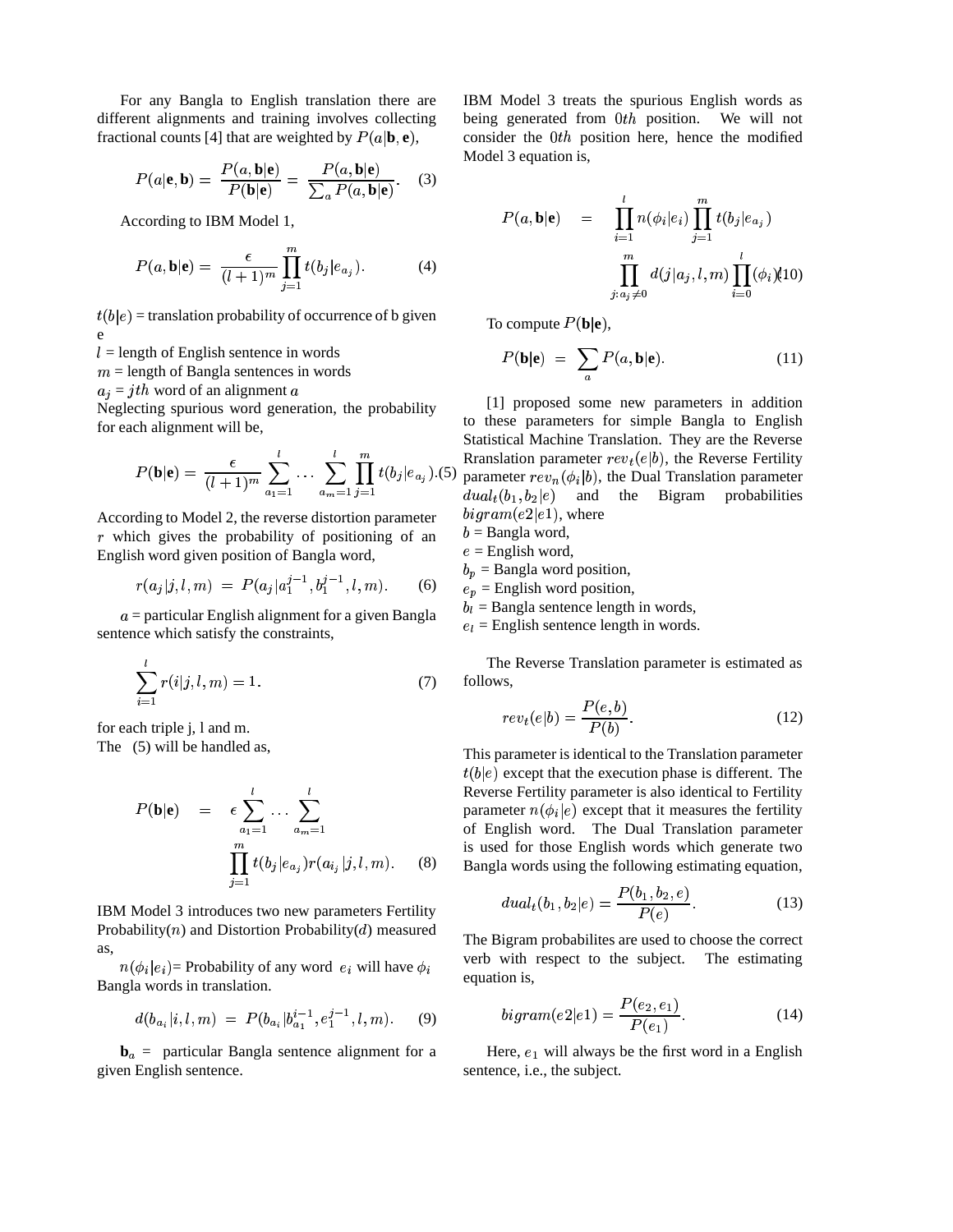### III. NEW PARAMETERS FOR COMPLEX **BANGLA SENTECE STRUCTURES**

Complex Bangla sentences have more complex relationship between subjects and verbs. Here we will consider only a few types of Complex Bangla sentences which we will statistically translate into their English Counterpart by applying some new parameters in addition to previously generated parameters. The new parameters are,

- 1. The Bi-Occurred parameter  $Bi occ(e|b_1b_2)$ ,
- 2. The **Bi-Distribution** parameter  $Bi$  $dist(e_p|b_{p1}b_{p2},l,m),$
- 3. The Absent-Distribution parameter  $D$  $\mathit{absent}(e|b,e_p,l,m),$
- 4. The Subject-Chk parameter  $Sub$  $chk(e_{n+1|e_1,e_2,...,ande_n}).$

here.

 $b_1, b_2$  = Bangla words,

 $e, e_1, \ldots, e_{n+1}$  = English words,

 $b_{n1}$ ,  $b_{n2}$  = Bangla word positions,

 $e_p$  = English word position,

 $m =$ Bangla sentence length in words,

 $l =$  English sentence length in words.

These parameters are more or less type dependent, so we will discuss them with the specified sentence types in the following sections,

#### А. The Bi-Occurred and **Bi-Distribution Parameter**



Fig. 1: Example application of Bi-Distribution and Bi-Occurred parameters.

In Fig. 1 one particular type of Bangla sentences is shown where the same Bangla word is coming doubly in every sentence along with the main verb. This doubly occurrance cannot be solved using the existing parameters. Here খেলতে খেলতে is connected to the single English word 'playing', হাসতে হাসতে is connected to 'laughing', দৌড়াতে দৌড়াতে is connected to 'running', কাঁদতে কাঁদতে is connceted to 'crying'. The Bi-Occurred parameter estimation is activated when these type of sentences come. The estimating equation is.

$$
Bi - occ(e|b_1, b_2) = \frac{P(e, b_1, b_2)}{P(b_1, b_2)}.
$$
 (15)

This parameter works along with Bi Bi-Distribution parameter  $Bi - dist(e_p|b_{p1}, b_{p2}, l, m)$  which says in which position to place the appropriate English word with respect to the doubly-occurred verbs. The estimating equation is,

$$
Bi - dist(e_p|b_{p1}, b_{p2}, l, m) = P(a_j|j, j + 1, l, m)
$$

$$
= P(a_j|a_1^{j-1}, b_1^{P_1}, b_1^{P_2}, l, m). \tag{16}
$$

#### В. The Absent-Distribution Parameter



Fig. 2: Example application of D-Absent parameter.

In Fig. 2 some Bangla Sentences are shown where their English counterparts have some implicit words not connected with any of the Bangla words. This type of sentences were shown as the only failure in [1]. In the first sentence 'is' is implicit, in the sencond example also 'is' is implicit whereas in the third and fourth example 'There' is implicit. Now, let us make a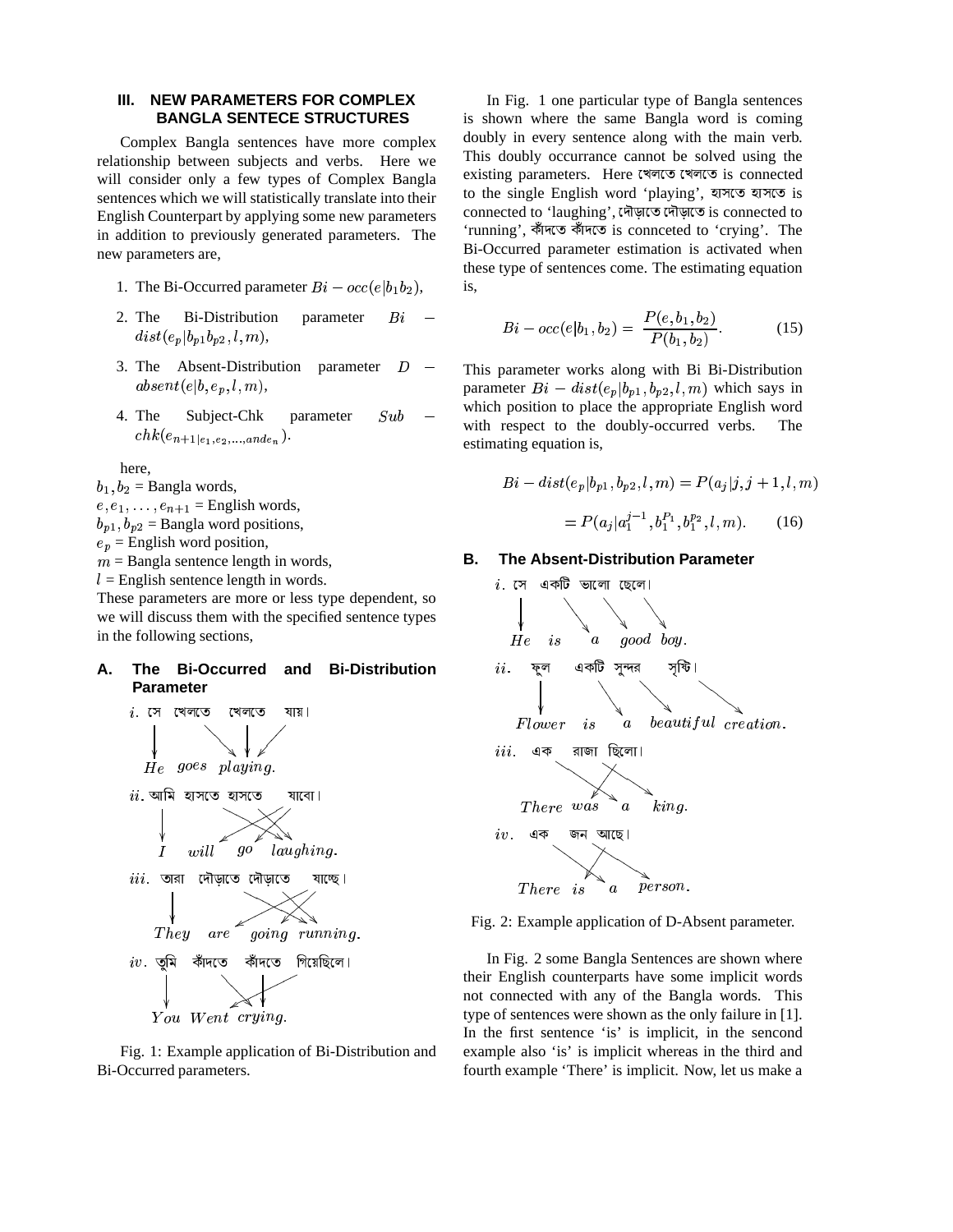hypothesis: the words implicit in the Bangla to English sentence Statistical Conversion are only are *am, are, was, were and There*. This hypothesis can be proved in almost all cases of Bangla to English SMT design. Based on this hypothesis we will generate the Absent-Distribution parameter  $D - absent(e|b, p, l, m)$  which will be estimated as follows,

$$
D-absent(e|b, e_p, l, m) = P(e_{a_i}|b_1, e_p, l, m)
$$
. (17)

This parameter will work with  $rev_t(e|b), rev_n(\phi_i|b)$  for example to the set and  $n(\phi_i|e)$  which will tell the SMT Engine that an Englihs word is linked with any of the Bangla words of the specified Bangla Sentence. Then the  $D \mathit{absent}(e|b, e_p, l, m)$  parameter will check whether this almost implicit word is among the group of the implicit word list. If so, it will estimate the position of word registering it as a found word.

# **C. The Subject-Check Parameter**



Fig. 3: Example application of Subject-Check parameter.

In Fig. 3 we have introduced another type of Bangla sentences where there are multiple subjects. The change of verbs in an English sentence is directly related to its suject(s). In the first example, verb 'go' is connected to both 'I' and 'you', in the second example 'are going' is related to both 'I' and 'you', in the third example 'are going' is related to both 'you' and 'he', and in the fourth example 'are going' is related to three subjects 'I', 'you', and 'he'. We cannot set limit to the number of subjects in a subjects. Also, we cannot directly identify a subject or a verb using statistical method. But, we can make

 $\ell$  estimating equation will be, a common assumption: all subjects appear before the verbs and in the first half of a sentence, if it is a normal language. Now, we can modify the bogram probabilities  $bigram(e_2|e_1)$  parameter up to these multiple subjects. The desired equation will be Subject-chk parameter  $Sub - chk(e_{n+1|e_1, e_2, \ldots, e_n})$ which will be activated if there is a comma(,) or a 'and' in the English sentence right after the first English word. This will finish its checking only after it has found the second next word $(e_{n+1})$  after 'and'. The

$$
Sub - chk(e_{n+1}|e_1, e_2, ..., and e_n)
$$
  
= 
$$
\frac{P(e_1, e_2, ..., and e_ne_{n+1})}{P(e_1, e_2, ..., and e_n)}.
$$
 (18)

### **IV. TRAINING**

Statistical based scheme is dependent mainly on two things, good algorithm and good training data. So, this training scheme should be trained up using a good and huge reference data for a good success rate. The conversion between distortion and reverse distortion parameter will be as shown in [1]. The estimating equation will be,

$$
d(\mathbf{b}_p|\mathbf{e}_p,\mathbf{e}_l,\mathbf{b}_l) = \frac{r(\mathbf{e}_p|\mathbf{b}_p,\mathbf{e}_l,\mathbf{b}_l)}{r(\mathbf{e}_p)},
$$
(19)

$$
r(\mathbf{e}_p) = \sum_{\mathbf{b}_p} r(\mathbf{e}_p | \mathbf{b}_p, \mathbf{e}_l, \mathbf{b}_l).
$$
 (20)

Here,

 ${\bf e}_l$  = English sentence length,

 $$ 

 ${\bf e}_p$  = English word position in a particular sentence having length **e** ,

 **= Bangla word position in a particular sentence** having length **b** ,

having length  $\mathbf{b}_l$ ,<br>The parameters  $rev_t(e|b)$  and  $rev_n(\phi_i|b_i)$  will be estimated by the following Model 3 formula,

$$
P(a, \mathbf{e}|\mathbf{b}) = \prod_{i=1}^{m} rev_n(\phi_i|b_i) \prod_{j=1}^{l} rev_t(e_j|b_{a_j})
$$

$$
\prod_{j:a_j \neq 0}^{l} r(j|a_j, l, m) \prod_{i=0}^{m} (\phi_i)!(21)
$$

$$
P(\mathbf{e}|\mathbf{b}) = \sum P(a, \mathbf{e}|\mathbf{b})
$$
(22)

The introduced parameter here will be estimated whenever the particular types of sentences will arrive. So, their estimation will not cost so much to the total process and the whole system will work as better as before.

 $\overline{a}$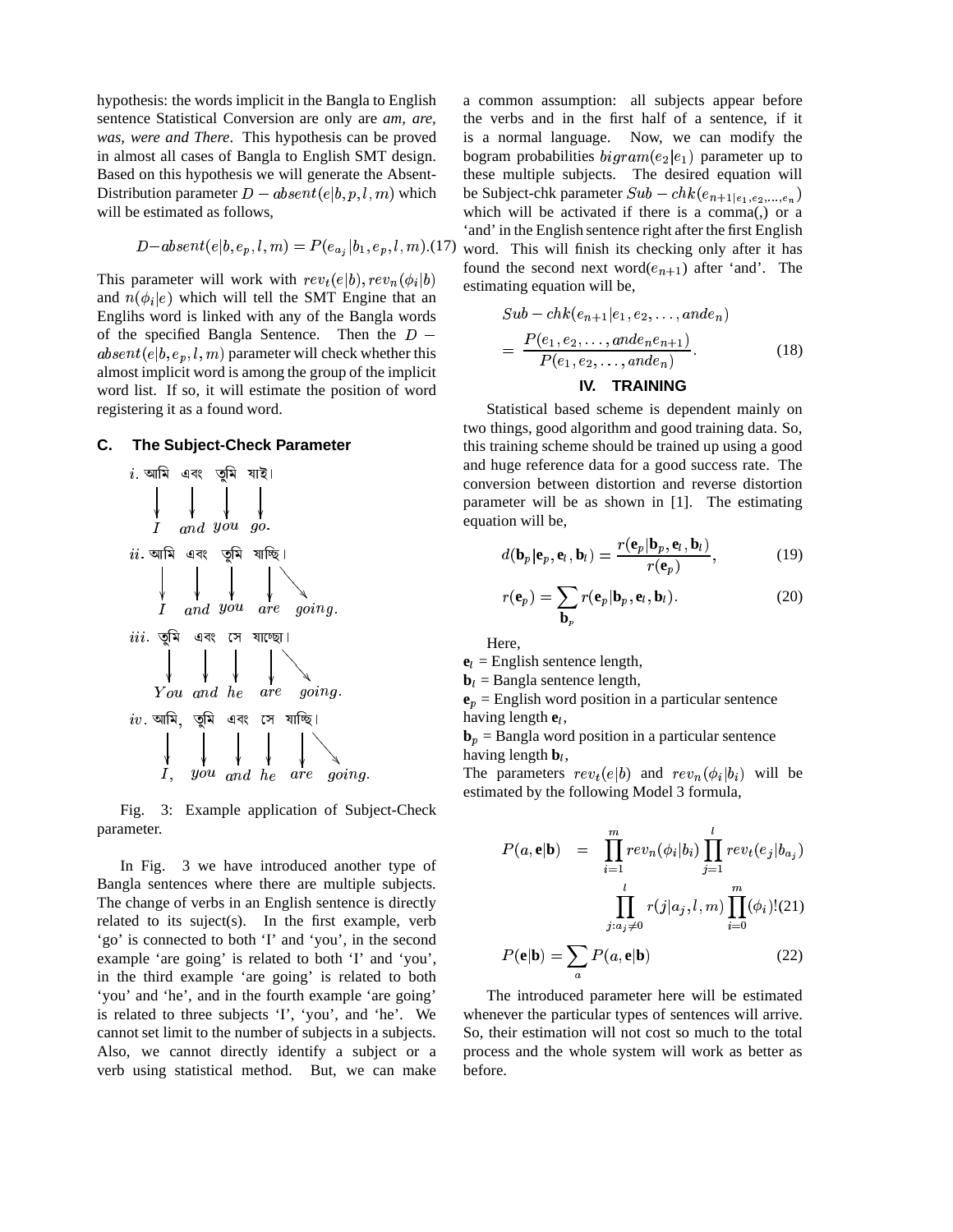### **V. PERFORMANCE EVALUATION**



Fig. 4: Constraints in Performance Evaluation.

We have tested our proposed SMT scheme for a number of Bangla Sentences and the outcome was quite satisfactory. But there should be some condition to be maintained strictly for the successful application of the proposed parameters. The Bangla sentences shown in Fig. 4 cannot be translated using the proposed parameter. In the first and fourth example the reason is clear, there is an implicit 'and' which is not used in the Bangla sentences. We will not consider these types of sentences as valid for our proposed scheme. The reason of failure for the second and third examples is the mapping of 5^0\_ to both 'rains' and 'raining'. This is a unique problem which should be addressed and solved by some modified approach. Our proposed scheme will work efficiently only when we can express the full sentences perfectly.

# **VI. CONCLUSION**

This paper tries to solve some complex Bangla to English sentence Translation statistically. The parameters shown here are quite efficient implementing the translation scheme perfectly based on the condition that there should not be any kind double specification for any Bangla sentences. The main advantage of the scheme proposed here is that the parameter estimation time and space will not be in any circumstances, as they are activated only at a certain moment. Statistical approach is fully based on the training data, so the parameters will behave as they are trained. Hence, training data should be created with proper planning. We have stepped only a bit forward to Complex Bangla Sentece conversion. There is huge step ahead for Idioms and Phrses and that should be the biggest challenge for Bangla to English SMT design. Also, the algorithm should be designed eyeing at the proper utilization of memory for its complete success.

### **References**

- [1] M. G. Uddin, H. Ashraf, A. H. M. Kamal, and M. M. Ali, "New parameters for bangla to english statistical machine translation," in *International Conference on Electrical and Computer Engineering, ICECE* (I. C. on Electrical and I. Computer Engineering, eds.), vol. 1, pp. 545–548, December 2004.
- [2] S. Russell and P. Norvig, *Artificial Intelligence A Modern Approach*. Pearson Education, Inc., 2nd ed., 2004.
- [3] P. F. Brown, S. A. D. Pietra, V. J. D. Pietra, and R. L. Mercer, "The mathematics of machine translation: Parameter estimation," *Computational Linguisticts*, vol. 19, pp. 263–311, June 1993.
- [4] K. Knight, "A statistical mt tutorial workbook," in *A Statistical MT Tutorial Workbook*, April 1999.
- [5] M. M. Asaduzzaman and M. M. Ali, "A knowledge based approach to bangla-english machine translation for simple assertive sentences," *International Journal of Translation*, vol. 15, pp. 77–97, July-Dec 2003.
- [6] M. M. Asaduzzaman and M. M. Ali, "Morphological analysis of bangla words for automatic machine translation," in *ICCIT 2003*, vol. 1, pp. 271–276, December 2003.
- [7] M. M. Hoque and M. M. Ali, "A parsing methodology for bangla natural language sentences," in *ICCIT 2003*, vol. 1, pp. 277–282, December 2003.
- [8] D. Arnold, L. Balkan, S. Meijer, R. Humphreys, and L. Sadler, *Machine Translation - An Introductory Guide*. NCC Blackwell Ltd., 1994.
- [9] J. E. Hopcroft, R. Motwani, and J. D. Ullman, *Introduction to Automata Theory, Languages and Computation*. Pearson Education Inc., 2001.
- [10] M. I. A. Khan, A. K. M. A. Hossain, and R. C. Debnath, "A bangla conversation processor using natural language processing," in *ICCIT 2002*, pp. 262–266, 2002.